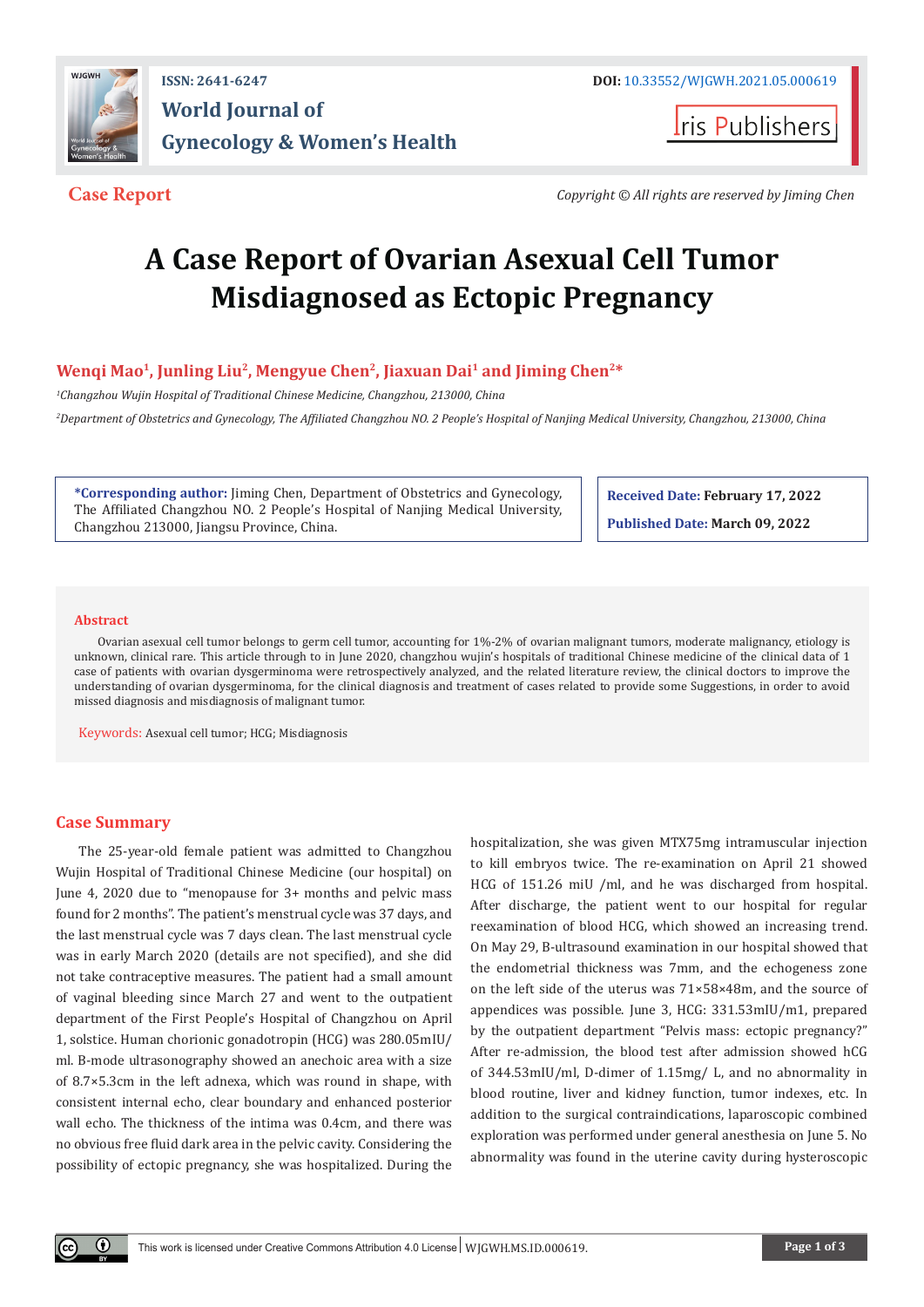exploration, and curettage was performed. About 3g of intrauterine material was curetted out, and the patient was sent for disease examination. Laparoscopic exploration showed normal size of uterus, no abnormal appearance of bilateral fallopian tubes, enlarged appearance of left ovary and cystic, and two cysts with sizes of about 4\*4cm and 6\*6cm, respectively, were observed inside the right ovary. Cyst excision was performed on the left ovary, and light-yellow cyst fluid was found in one cyst, and dark red clot was found in the other cyst. Send a medical examination. Intraoperative intrauterine injection of MTX40mg was successful. Blood HCG of the patients was monitored after surgery, showing an upward trend from June 6 to June 8 to June 12, HCG: 324.39mIU/m1-388.16mIU/ m1-995.97mIU/m1. Postoperative pathology :(intrauterine) the endometrial of the daughter was in the hyperplasia stage, (left ovary) combined with immunohistochemistry, and this case was consistent with asexual cell tumor. Immunohistochemistry: Tumor cells EMA (-), CK (pan) (-), CK7 (-), D56 (-), CD10 (+), CD99 (+), CD117 (+), D2-40 (+), PAX 8 (-) - (-), Wr, Inhibin - a - 1 (-), Vimentin (-), Ki - 67 (+ 80%). The Department of Pathology of our hospital contacted the First People's Hospital of Changzhou City for consultation, and the consultation results were consistent, and the pathological diagnosis of asexual cell tumor was clear. After communication with the patient and her family members, the patient was recommended for further surgical treatment, postoperative radiotherapy and chemotherapy according to the situation, and the patient was required to be discharged from the hospital for treatment at the superior hospital and was discharged [1].

#### **Discussion**

Ovarian asexual cell tumor is a germ cell tumor of moderate malignancy with unknown etiology and may be related to malformation of the reproductive system. It usually occurs in women of puberty and childbearing age, with an average age of 22 years. It accounts for 30% to 40% of ovarian germ cell tumors, but only 1% to 2% of all ovarian malignancies. Most of them were unilateral (about 90%). Clinical manifestations include abdominal distension, abdominal mass, or abdominal pain. Early symptoms are often asymptomatic, and about 2/3 of patients are admitted to the clinic in advanced stage. The tumor is round or oval in size, usually greater than 10cm in diameter. It is solid and fleshy in section, with punctate hemorrhage, necrosis, and cystic necrosis. Microscopically, it has a special morphological structure, usually composed of sheets or nests of polygonal cells with large nuclei and abundant cytoplasm [2].

Germ cell tumors can cause the increase of alpha-fetoprotein (AFP) and lactate dehydrogenase (LDH), and some studies have shown that LDH may be more sensitive than other tumor markers in patients with asexual cell tumor [2]. About  $3\% \sim 5\%$  of patients have slightly elevated blood HCG [3], which generally has no effect on the prognosis. Serum AFP, CA125, HCG and other tumor markers

can help the diagnosis. B ultrasonography is the preferred imaging method for ovarian tumors. The location, size and morphology of the tumor can be understood. CT can clearly show mass, ascites and lymph node metastasis, which is of great value in differentiating ovariogenic and non-ovariogenic tumors. MRI: With good soft tissue contrast, MRI can identify the properties of tumor contents, and can be used to determine the primary site and adjacent relationship of pelvic tumor, and can also be used to determine tumor stage, lymphatic metastasis and metastasis in other sites.

Most of the patients with asexual cell tumor are young and have fertility requirements, so the main treatment is surgical treatment to preserve fertility function, supplemented by postoperative radiotherapy and chemotherapy. The overall survival rate of patients with asexual cell tumor with standard treatment is more than 90%. Stages and tumor size (< 10 cm in diameter) of asexual cell tumor are important prognostic factors. For all patients with fertility requirements, regardless of any stage, a comprehensive staging operation to preserve fertility function can be performed, and the affected side appendages can be removed. Combined chemotherapy is generally preferred, such as BEP (bleomycin, etoposide, cisplatin) and TIP (paclitaxel, isophamide, cisplatin) regimens. The application of effective chemotherapy regimens can significantly improve the prognosis. Asexual cell tumor is highly sensitive to radiotherapy, but radiotherapy can damage ovarian function, so it is rarely used, only for the treatment of recurrent asexual cell tumor. The irradiation dose was 2500~3500cGy. During radiotherapy, the contralateral ovary should be covered to prevent it from being irradiated, so as to avoid the destructive effect of radiotherapy on normal tissues [4].

This example patient blood hCG slow rise with abnormal vaginal bleeding, combined with patient for women of childbearing age, clinical diagnosis is usually first consider pregnancy-related disease, such as ectopic pregnancy, threatened abortion, etc., these diseases (or) have the same clinical manifestations, after pregnancy often have the happening of the corpus luteum cyst, so the treatment on treatment of ectopic pregnancy, then observe the change of the cysts, Ovarian tumor is considered only if the cyst is persistent or enlarging [5].

In a retrospective review of this case, the patient could not provide a previous history of pelvic mass. Although multiple B-ultrasonography showed adnexal mass, the tumor indicators and LDH were normal. Therefore, it was misdiagnosed as ectopic pregnancy in the other hospital at first and MTX treatment was given. In our hospital, we subsequently received MTX treatment. Due to the poor treatment effect, laparoscopic combined exploration was performed after obtaining the consent of the patient, and ovarian asgenoma was still not considered during the intraoperative ovarian cyst excision, and the final diagnosis was determined by postoperative pathology.